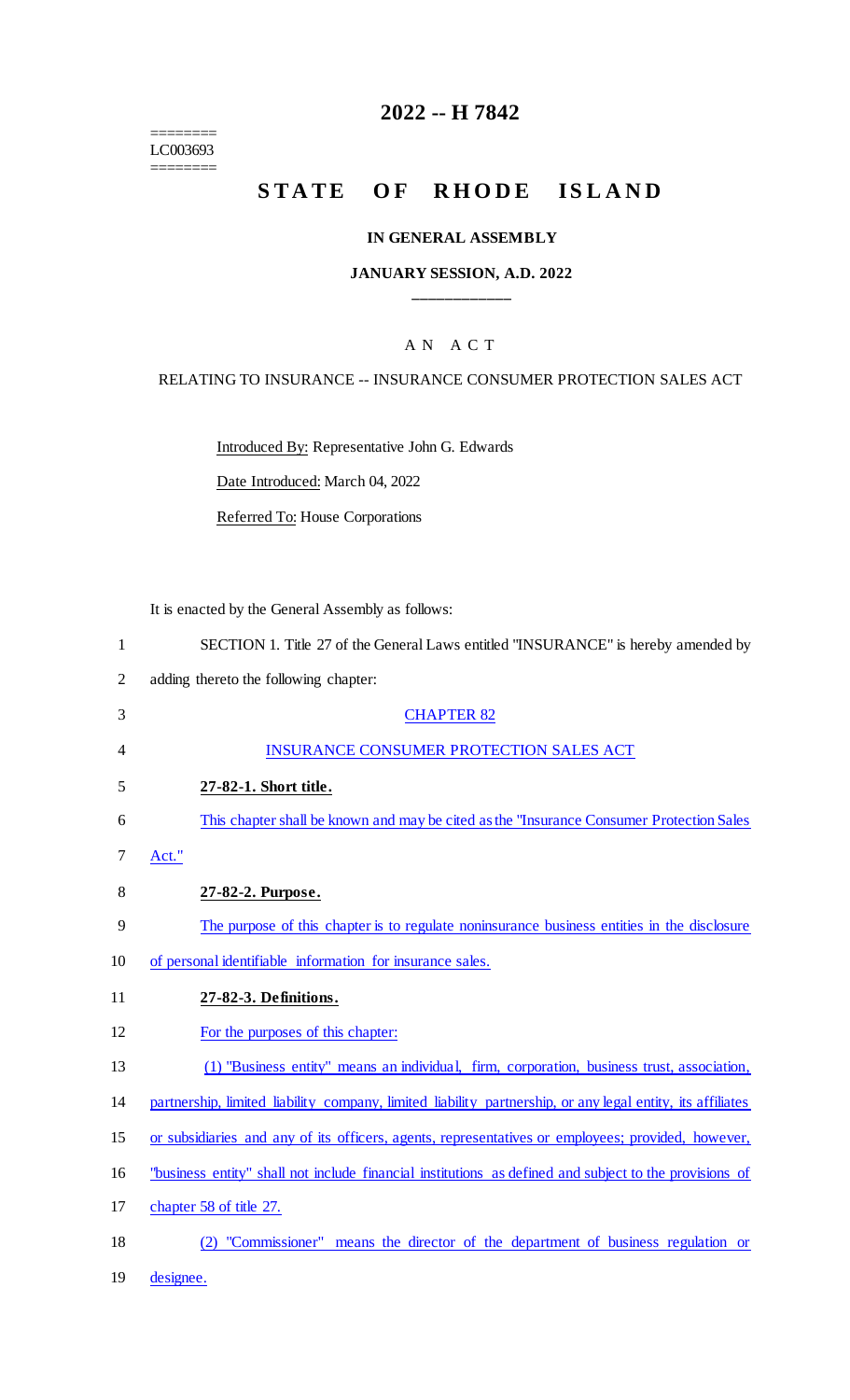(3) "Insurance" includes all products defined or regulated as insurance by the department of business regulation, except those products offered as follows: (i) Portable electronics insurance as defined in §27-2.7-1; (ii) Credit life, credit accident and health, and credit involuntary unemployment insurance; (iii) Group credit insurance, and forced, placed or voluntary credit personal property insurance; (iv) Group mortgage cancellation life insurance, or group mortgage accident and health insurance and annuities; (v) Insurance placed by a financial institution in connection with collateral pledged as security for a loan when the debtor breaches the contractual obligation to provide that insurance; and (vi) Private mortgage insurance. **27-82-4. Authorization for implementing regulations.** The commissioner may promulgate administrative regulations to effectuate the purposes of this chapter. **27-82-5. Anti-tying provisions.** (a) No person or business entity shall offer any tangible personal property for sale or lease, 18 or fix or vary the conditions of an offer, on a condition or requirement that the customer obtains 19 insurance from the business entity, or any particular insurance producer or insurer. (b) No business entity shall require or imply that the purchase of an insurance product from a business entity or any particular insurance producer or insurer, by a customer or prospective customer is required as a condition of, or is in any way related to, the purchase or lease of any tangible personal property, the lending of money or extension of credit or the provision of services 24 related to any of these activities. 25 (c) No business entity shall impose any requirement on any insurance producer or insurer 26 who is not associated with the business entity that is not imposed on any insurance producer or insurer who is associated with that business entity. **27-82-6. Sales force.** Solicitation for the purchase or sale of insurance by a business entity shall be conducted only by persons licensed in accordance with chapter 2.4 of title 27 whose responsibilities do not include the sale of a noninsurance related tangible personal property, including, but not limited to, salespersons, persons whose responsibilities include a determination of credit qualification, financing, or persons assisting those individuals in the sale or lease of any tangible personal property.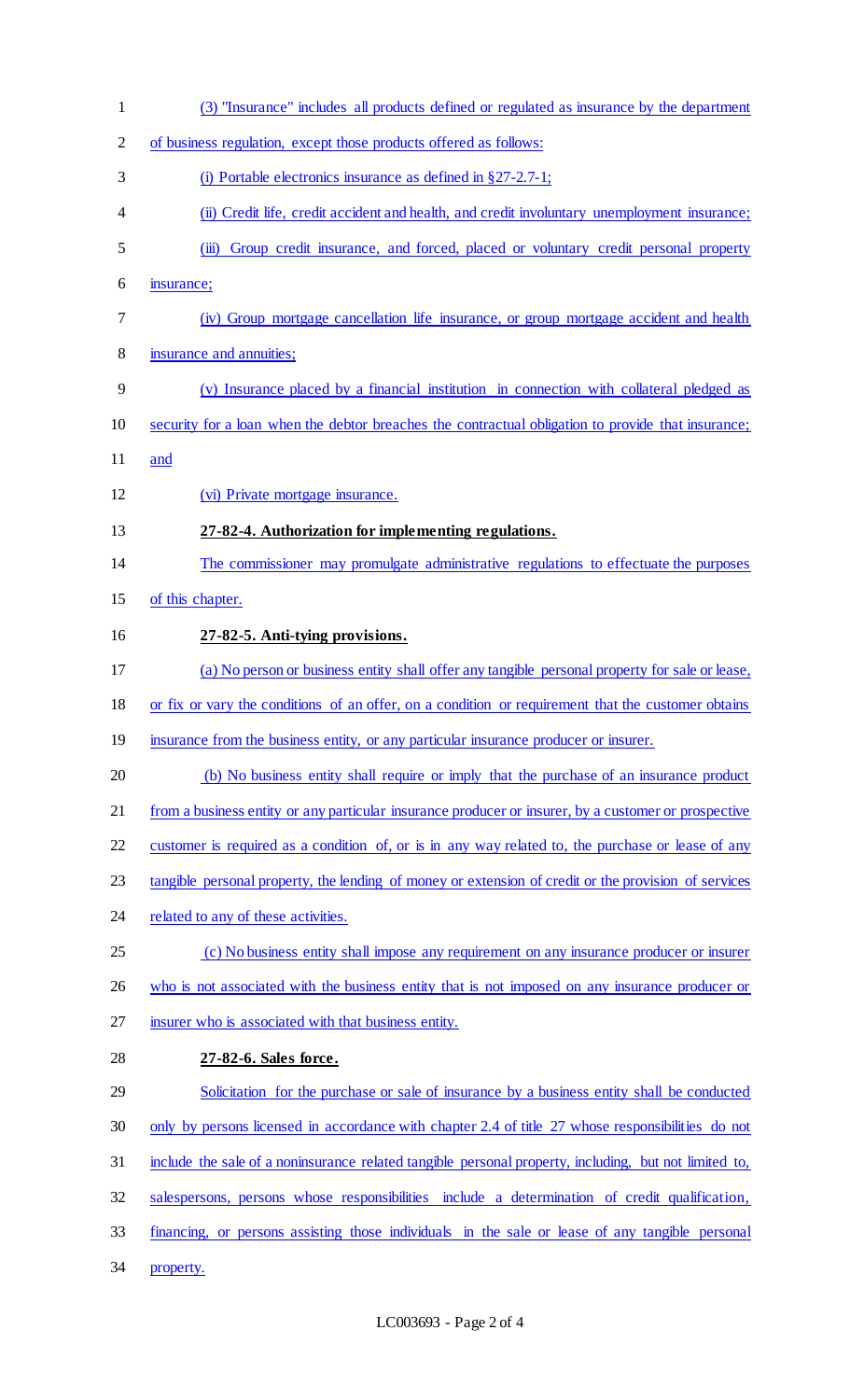| $\mathbf{1}$             | 27-82-7. Confidential customer information.                                                            |
|--------------------------|--------------------------------------------------------------------------------------------------------|
| $\overline{2}$           | (a) As used in this section, unless the context otherwise requires:                                    |
| 3                        | (1) "Customer" means a person seeking to purchase or lease tangible personal property.                 |
| $\overline{\mathcal{A}}$ | (2) "Nonpublic customer information" means personally identifiable financial information               |
| 5                        | regarding a person that has been derived from the sale or lease of tangible personal property by a     |
| 6                        | business entity, including information on the product to be purchased or leased, information           |
| 7                        | concerning the terms and conditions of insurance coverage, insurance expirations, insurance            |
| $8\,$                    | claims, or insurance history of an individual. Nonpublic customer information does not include         |
| $\overline{9}$           | customer names, addresses, or telephone numbers.                                                       |
| 10                       | (b) No business entity shall use any nonpublic customer information derived from the sale              |
| 11                       | or lease of tangible personal property for the purpose of selling or soliciting the purchase of        |
| 12                       | insurance, or provide the nonpublic customer information to a third party for the purpose of           |
| 13                       | another's sale or solicitation of the purchase of insurance.                                           |
| 14                       | 27-82-8. Insurance in connection with the sale or lease of tangible personal property.                 |
| 15                       | The transaction of a sale or lease of any tangible personal property and insurance                     |
| 16                       | transactions shall be completed independently and through separate documents.                          |
| 17                       | 27-82-9. Physical location of insurance activities.                                                    |
| 18                       | The place of solicitation or sale of insurance by any insurance company or any insurance               |
| 19                       | producer affiliated with a business entity, shall be from an office physically separated from the      |
| 20                       | activities associated with the sale or lease of any tangible personal property. Physical separation    |
| 21                       | shall not be defined as to require a separate building. The commissioner shall have the authority to   |
| 22                       | promulgate rules and regulations to implement this section pursuant to §27-82-4.                       |
| 23                       | 27-82-10. Penalties.                                                                                   |
| 24                       | Any business entity or person who violates the provisions of this chapter, who fails to                |
| 25                       | perform any duties imposed by this chapter, or who violates any administrative regulation              |
| 26                       | promulgated pursuant to this chapter, shall be liable for a civil penalty not to exceed the sum of one |
| 27                       | hundred dollars (\$100) for each day which the violation continues, and may be concurrently            |
| 28                       | enjoined from any further violations by the superior court upon petition of the insurance              |
| 29                       | commissioner.                                                                                          |
| 30                       | SECTION 2. This act shall take effect January 1, 2023.                                                 |

======== LC003693  $=$